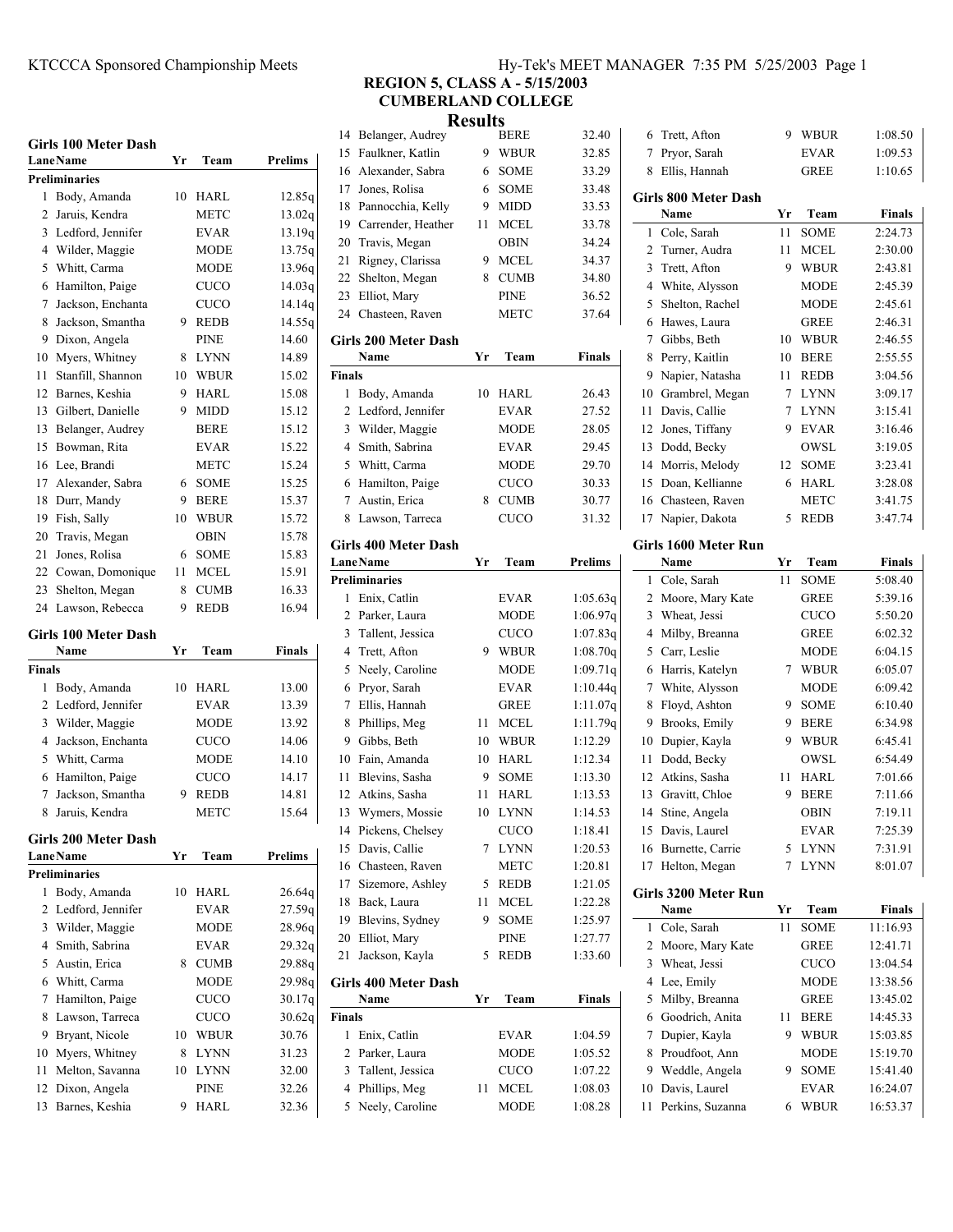# KTCCCA Sponsored Championship Meets Hy-Tek's MEET MANAGER 7:35 PM 5/25/2003 Page 2

# **REGION 5, CLASS A - 5/15/2003 CUMBERLAND COLLEGE**

|               | (Girls 3200 Meter Run)         |    |             |                | 7      | Monhollen, J                |
|---------------|--------------------------------|----|-------------|----------------|--------|-----------------------------|
|               | 12 Sawyers, Samantha           |    | EVAR        | 17:09.19       | 8      | Barton, Danr                |
|               | 13 Mason, Kayla                | 6  | LYNN        | 17:20.58       |        |                             |
|               | <b>Girls 100 Meter Hurdles</b> |    |             |                |        | Girls 4x100 Me<br>Lane Team |
|               | <b>Lane Name</b>               | Yr | Team        | <b>Prelims</b> |        | <b>Preliminaries</b>        |
|               | <b>Preliminaries</b>           |    |             |                | 1      | EVAR                        |
| 1             | Cowan, Caiti                   | 8  | <b>SOME</b> | 18.29q         |        | Smith, Sab                  |
| 2             | Austin, Erica                  | 8  | <b>CUMB</b> | 19.37q         |        | Monhollen                   |
|               | 3 Lunsford, Brittany           |    | MODE        | 19.42g         |        | 2 CUCO                      |
|               | 4 Parker, Laura                |    | MODE        | 19.69q         |        | Tallent, Ar                 |
|               | 5 Hogg, Michelle               |    | <b>BERE</b> | 19.91q         |        | Jackson, Er                 |
|               | 6 Monhollen, Jessica           |    | EVAR        | 20.01q         |        | 3 MODE                      |
|               | 7 Stanfill, Shannon            | 10 | <b>WBUR</b> | 21.35q         |        | Whitt, Cari                 |
|               | 8 McClure, Kali                | 7  | SOME        | 21.85q         |        | Neely, Car                  |
|               | 9 Jones, Tiffany               | 9  | <b>EVAR</b> | 22.31          |        | 4 HARL                      |
|               | 10 Bunch, Angela               | 9  | <b>WBUR</b> | 22.43          |        | Fain, Amar                  |
| $---$         | Owens, Amanda                  | 12 | HARL        | DNF            |        | Barnes, Ke                  |
|               | <b>Girls 100 Meter Hurdles</b> |    |             |                |        | 5 SOME                      |
|               | Name                           | Yr | Team        | Finals         |        | Holder, As                  |
| <b>Finals</b> |                                |    |             |                |        | Richardson                  |
|               | 1 Cowan, Caiti                 | 8  | <b>SOME</b> | 17.80          |        | 6 WBUR                      |
|               | 2 Parker, Laura                |    | <b>MODE</b> | 18.91          |        | Stanfill, Sh                |
|               | 3 Hogg, Michelle               |    | <b>BERE</b> | 18.94          |        | Fish, Sally                 |
|               | 4 Austin, Erica                | 8  | <b>CUMB</b> | 18.98          |        | 7 LYNN                      |
|               | 5 Lunsford, Brittany           |    | <b>MODE</b> | 19.19          |        | Myers, Wh                   |
|               | 6 Monhollen, Jessica           |    | EVAR        | 19.62          |        | Wymers, M                   |
| 7             | Stanfill, Shannon              | 10 | WBUR        | 20.71          |        | 8 REDB                      |
|               |                                |    |             |                |        | Napier, Na                  |
|               | <b>Girls 300 Meter Hurdles</b> |    |             |                |        | Lawson, R                   |
|               | <b>LaneName</b>                | Yr | Team        | <b>Prelims</b> |        | 9 MCEL                      |
|               | <b>Preliminaries</b>           |    |             |                |        | Carrender,                  |
| 1             | Woolum, Meaghan                |    | <b>PINE</b> | 51.93q         |        | Cowan, Do                   |
|               | 2 Austin, Erica                | 8  | <b>CUMB</b> | 53.08q         |        | 10 METC                     |
|               | 3 Cowan, Caiti                 | 8  | <b>SOME</b> | 53.76q         |        | Jaruis, Ken                 |
|               | 4 Lunsford, Brittany           |    | MODE        | 54.77q         |        | Bunch, Nat                  |
|               | 5 White, Erin                  | 9  | <b>WBUR</b> | 55.05q         |        | Girls 4x100 Me              |
|               | 6 Hogg, Michelle               |    | <b>BERE</b> | 56.35q         |        | Team                        |
|               | 7 Barton, Danni                | 9  | <b>WBUR</b> | 56.48q         | Finals |                             |
| 8             | Monhollen, Jessica             |    | <b>EVAR</b> | 57.23q         | 1      | EVAR                        |
|               | 9 Pegram, Karly                |    | <b>GREE</b> | 59.41          |        | Smith, Sab                  |
|               | 10 Yoder, Elizabeth            |    | MODE        | 1:01.19        |        | Monhollen                   |
| 11            | McClure, Kali                  | 7  | <b>SOME</b> | 1:03.93        |        | 2 MODE                      |
|               | 12 Jones, Tiffany              | 9  | EVAR        | 1:05.29        |        | Whitt, Carı                 |
|               | --- Griffiths, Sarah           |    | GREE        | DO             |        | Neely, Car                  |
|               | Girls 300 Meter Hurdles        |    |             |                |        | 3 CUCO                      |
|               | Name                           | Yr | Team        | <b>Finals</b>  |        | Tallent, Ar                 |
| Finals        |                                |    |             |                |        | Jackson, Er                 |
|               | 1 Woolum, Meaghan              |    | PINE        | 50.00          |        | 4 SOME                      |
| 2             | Cowan, Caiti                   | 8  | SOME        | 51.07          |        | Holder, As                  |
|               | 3 Austin, Erica                | 8  | <b>CUMB</b> | 51.63          |        | Richardson                  |
|               | 4 Lunsford, Brittany           |    | <b>MODE</b> | 53.36          |        | 5 HARL                      |
| 5             | Hogg, Michelle                 |    | <b>BERE</b> | 53.87          |        | Fain, Amar                  |
| 6             | White, Erin                    | 9  | <b>WBUR</b> | 54.82          |        | Barnes, Ke                  |
|               |                                |    |             |                |        |                             |

| <b>Results</b>                             |                         |   |                      |          |  |  |
|--------------------------------------------|-------------------------|---|----------------------|----------|--|--|
| 7                                          | Monhollen, Jessica      |   | <b>EVAR</b>          | 55.09    |  |  |
| 8                                          | Barton, Danni           | 9 | WBUR                 | 55.94    |  |  |
|                                            | Girls 4x100 Meter Relay |   |                      |          |  |  |
| <b>LaneTeam</b><br><b>Prelims</b><br>Relay |                         |   |                      |          |  |  |
|                                            | <b>Preliminaries</b>    |   |                      |          |  |  |
|                                            | 1 EVAR                  |   | A                    | 55.22g   |  |  |
|                                            | Smith, Sabrina          |   | McLain, Vanessa      |          |  |  |
|                                            | Monhollen, Jessica      |   | Ledford, Jennifer    |          |  |  |
| $\mathfrak{D}$                             | <b>CUCO</b>             |   | A                    | 55.74g   |  |  |
|                                            | Tallent, Amanda         |   | Hamilton, Paige      |          |  |  |
|                                            | Jackson, Enchanta       |   | Lawson, Tarreca      |          |  |  |
| 3                                          | <b>MODE</b>             |   | A                    | 56.48g   |  |  |
|                                            | Whitt, Carma            |   | Pratt, Bethany       |          |  |  |
|                                            | Neely, Caroline         |   | Wilder, Maggie       |          |  |  |
| 4                                          | HARL                    |   | A                    | 57.58g   |  |  |
|                                            | Fain, Amanda 10         |   | Atkins, Sasha 11     |          |  |  |
|                                            | Barnes, Keshia 9        |   | Body, Amanda 10      |          |  |  |
| 5                                          | <b>SOME</b>             |   | A                    | 59.15g   |  |  |
|                                            | Holder, Ashley 10       |   | Rutledge, Jessica 10 |          |  |  |
|                                            | Richardson, Andrea 7    |   | Cowan, Caiti 8       |          |  |  |
| 6                                          | <b>WBUR</b>             |   | A                    | 59.28q   |  |  |
|                                            | Stanfill, Shannon 10    |   | Bryant, Nicole 10    |          |  |  |
|                                            | Fish, Sally 10          |   | Faulkner, Katlin 9   |          |  |  |
|                                            | 7 LYNN                  |   | A                    | 59.76g   |  |  |
|                                            | Myers, Whitney 8        |   | Smith, Amanda 10     |          |  |  |
|                                            | Wymers, Mossie 10       |   | Melton, Savanna 10   |          |  |  |
| 8                                          | <b>REDB</b>             |   | A                    | 1:01.00q |  |  |
|                                            | Napier, Natasha 11      |   | Smith, Jowana 10     |          |  |  |
|                                            | Lawson, Rebecca 9       |   | Jackson, Smantha 9   |          |  |  |
| 9                                          | MCEL                    |   | A                    | 1:02.07  |  |  |
|                                            | Carrender, Heather 11   |   | Rigney, Clarissa 9   |          |  |  |
|                                            | Cowan, Domonique 11     |   | Back, Laura 11       |          |  |  |
|                                            | 10 METC                 |   | A                    | 1:03.78  |  |  |
|                                            | Jaruis, Kendra          |   | Waddell, Sydney      |          |  |  |
|                                            | Bunch, Natalie          |   | Lee, Brandi          |          |  |  |

## **Girls 4x100 Meter Relay**

|               | Team                 | Relav             | <b>Finals</b>        |
|---------------|----------------------|-------------------|----------------------|
| <b>Finals</b> |                      |                   |                      |
| 1             | EVAR                 | A                 | 54.25                |
|               | Smith, Sabrina       | McLain, Vanessa   |                      |
|               | Monhollen, Jessica   | Ledford, Jennifer |                      |
|               | 2 MODE               | A                 | 55.26                |
|               | Whitt, Carma         | Pratt, Bethany    |                      |
|               | Neely, Caroline      | Wilder, Maggie    |                      |
|               | 3 CUCO               | A                 | 55.57                |
|               | Tallent, Amanda      | Hamilton, Paige   |                      |
|               | Jackson, Enchanta    | Lawson, Tarreca   |                      |
|               | 4 SOME               | A                 | 57.88                |
|               | Holder, Ashley 10    |                   | Rutledge, Jessica 10 |
|               | Richardson, Andrea 7 | Cowan, Caiti 8    |                      |
|               | 5 HARL               | A                 | 58.06                |
|               | Fain, Amanda 10      | Body, Amanda 10   |                      |
|               | Barnes, Keshia 9     |                   |                      |

| 6. | <b>WBUR</b>          | A                  | 58.74              |
|----|----------------------|--------------------|--------------------|
|    | Stanfill, Shannon 10 | Bryant, Nicole 10  |                    |
|    | Fish, Sally 10       | Faulkner, Katlin 9 |                    |
|    | 7 LYNN               | A                  | 1:00.22            |
|    | Myers, Whitney 8     | Smith, Amanda 10   |                    |
|    | Melton, Savanna 10   |                    |                    |
| 8  | <b>REDB</b>          | A                  | 1:01.53            |
|    | Napier, Natasha 11   | Smith, Jowana 10   |                    |
|    | Lawson, Rebecca 9    |                    | Jackson, Smantha 9 |
|    |                      |                    |                    |

## **Girls 4x200 Meter Relay LaneTeam Relay Prelims**

|   | <b>Preliminaries</b>  |                      |          |
|---|-----------------------|----------------------|----------|
|   | 1 MODE                | A                    | 1:56.98q |
|   | Whitt, Carma          | Pratt, Bethany       |          |
|   | Lunsford, Brittany    | Wilder, Maggie       |          |
|   | 2 WBUR                | A                    | 2:03.46q |
|   | Faulkner, Katlin 9    | Bryant, Nicole 10    |          |
|   | Stanfill, Shannon 10  | Moses, Christy 9     |          |
|   | 3 LYNN                | A                    | 2:03.88q |
|   | Myers, Whitney 8      | Smith, Amanda 10     |          |
|   | Wymers, Mossie 10     | Melton, Savanna 10   |          |
|   | 4 MCEL                | A                    | 2:03.93q |
|   | Carrender, Heather 11 | Back, Laura 11       |          |
|   | Phillips, Meg 11      | Turner, Audra 11     |          |
| 5 | HARL                  | A                    | 2:04.58q |
|   | Fain, Amanda 10       | Goins, Lindsey 9     |          |
|   | Roper, Tina 11        | Barnes, Keshia 9     |          |
|   | 6 CUCO                | A                    | 2:05.70q |
|   | Pickens, Chelsey      | Murphy, Erika        |          |
|   | Tallent, Jessica      | Lawson, Tarreca      |          |
| 7 | <b>BERE</b>           | A                    | 2:06.91q |
|   | Paynter, Samantha 10  | Durr, Mandy 9        |          |
|   | Belanger, Lilly 8     | Hogg, Michelle       |          |
| 8 | <b>EVAR</b>           | A                    | 2:07.00q |
|   | Enix, Catlin          | Shackelford, April   |          |
|   | McLain, Vanessa       | Pryor, Sarah         |          |
| 9 | <b>SOME</b>           | A                    | 2:07.81  |
|   | Holder, Ashley 10     | Kerr, Hillary 7      |          |
|   | Richardson, Andrea 7  | Rutledge, Jessica 10 |          |

# **Girls 4x200 Meter Relay**

| Team             |                    | Relay            | <b>Finals</b>     |
|------------------|--------------------|------------------|-------------------|
| <b>Finals</b>    |                    |                  |                   |
| <b>MODE</b><br>1 |                    | A                | 1:55.11           |
|                  | Whitt, Carma       | Pratt, Bethany   |                   |
|                  | Lunsford, Brittany | Wilder, Maggie   |                   |
| 2 MCEL           |                    | A                | 1:59.13           |
|                  | Gehring, Alesha 9  | Back, Laura 11   |                   |
|                  | Phillips, Meg 11   |                  |                   |
| WBUR<br>3        |                    | A                | 2:00.51           |
|                  | Faulkner, Katlin 9 |                  | Bryant, Nicole 10 |
|                  | Moses, Christy 9   |                  |                   |
| 4 HARL           |                    | A                | 2:03.19           |
| Fain, Amanda 10  |                    | Goins, Lindsey 9 |                   |
|                  | Roper, Tina 11     | Barnes, Keshia 9 |                   |
|                  |                    |                  |                   |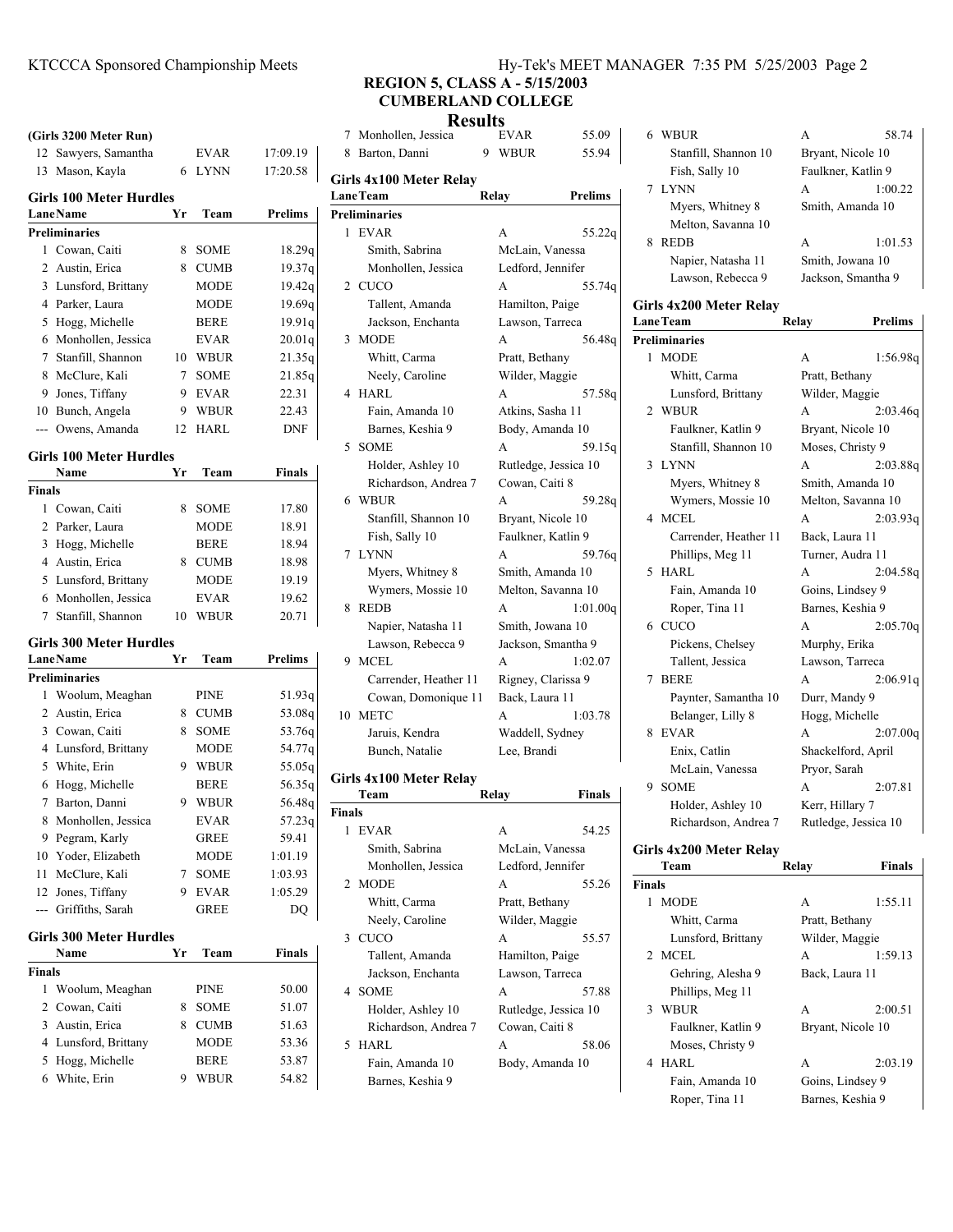#### KTCCCA Sponsored Championship Meets Hy-Tek's Meet Manager 7:35 PM 5/25/2003 Page 3/25/2004 Page 3/25/2003 Page 3/25/2003 Page 3/25/2003 Page 3/25/2003 Page 3/25/2003 Page 3/25/2003 Page 3/25/2003 Page 3/25/2003 Page 3/2003

#### **Finals ... (Girls 4x200 Meter Relay)**

| 5 LYNN               | А                  | 2:03.63    |
|----------------------|--------------------|------------|
| Myers, Whitney 8     | Smith, Amanda 10   |            |
| Wymers, Mossie 10    | Melton, Savanna 10 |            |
| 6 EVAR               | A                  | 2:03.90    |
| Enix, Catlin         | Shackelford, April |            |
| McLain, Vanessa      | Pryor, Sarah       |            |
| 7 CUCO               | A                  | 2:06.28    |
| Pickens, Chelsey     | Murphy, Erika      |            |
| Tallent, Jessica     | Lawson, Tarreca    |            |
| --- BERE             | A                  | <b>DNF</b> |
| Paynter, Samantha 10 | Durr, Mandy 9      |            |
| Belanger, Lilly 8    | Hogg, Michelle     |            |

#### **Girls 4x400 Meter Relay**

|   | <b>LaneTeam</b>      | Relay             | <b>Prelims</b>       |
|---|----------------------|-------------------|----------------------|
|   | <b>Preliminaries</b> |                   |                      |
|   | 1 MODE               | A                 | 4:36.41q             |
|   | Parker, Laura        | Shelton, Rachel   |                      |
|   | Lunsford, Brittany   | Pratt, Bethany    |                      |
|   | 2 MCEL               | A                 | 4:42.13q             |
|   | Gehring, Alesha 9    |                   | Carrender, Britney 9 |
|   | Phillips, Meg 11     |                   | Turner, Audra 11     |
| 3 | <b>EVAR</b>          | A                 | 4:45.62q             |
|   | Pryor, Sarah         |                   | Monhollen, Jessica   |
|   | Shackelford, April   | Enix, Catlin      |                      |
|   | 4 WBUR               | A                 | 4:46.54q             |
|   | White, Erin 9        | Gibbs, Beth 10    |                      |
|   | Moses, Christy 9     | Trett, Afton 9    |                      |
|   | 5 CUCO               | A                 | 4:50.12q             |
|   | Pickens, Chelsey     | Tallent, Amanda   |                      |
|   | Tallent, Jessica     | Lawson, Tarreca   |                      |
|   | 6 GREE               | A                 | 4:54.03q             |
|   | Milby, Breanna       | Hawes, Laura      |                      |
|   | Ellis, Hannah        |                   | Moore, Mary Kate     |
| 7 | <b>BERE</b>          | A                 | 4:58.43q             |
|   | Durr, Mandy 9        | Perry, Kaitlin 10 |                      |
|   | Belanger, Lilly 8    |                   | Paynter, Samantha 10 |
| 8 | <b>SOME</b>          | A                 | 4:59.50q             |
|   | Kerr, Maria 5        | Floyd, Ashton 9   |                      |
|   | Blevins, Sasha 9     | Kerr, Hillary 7   |                      |
| 9 | HARL                 | A                 | 5:06.11              |
|   | Fain, Amanda 10      |                   | Doan, Kellianne 6    |
|   | Goins, Lindsey 9     | Atkins, Sasha 11  |                      |
|   | 10 LYNN              | A                 | 5:38.63              |
|   | Helton, Megan 7      | Davis, Callie 7   |                      |
|   | Grambrel, Megan 7    |                   | Melton, Savanna 10   |
|   |                      |                   |                      |

## **Girls 4x400 Meter Relay**

| Relay           | <b>Finals</b> |
|-----------------|---------------|
|                 |               |
| A               | 4:31.82       |
| Neely, Caroline |               |
| Pratt, Bethany  |               |
|                 |               |

# **REGION 5, CLASS A - 5/15/2003**

# **CUMBERLAND COLLEGE**

#### **Results** 2 MCEL A 4:35.00

|   | Team                    | Relav             | Finals                |
|---|-------------------------|-------------------|-----------------------|
|   | Girls 4x800 Meter Relay |                   |                       |
|   | Perry, Kaitlin 10       | Belanger, Lilly 8 |                       |
|   | Paynter, Samantha 10    | Durr, Mandy 9     |                       |
| 8 | <b>BERE</b>             | A                 | 4:56.30               |
|   | Blevins, Sasha 9        | Kerr, Hillary 7   |                       |
|   | Kerr, Maria 5           | Floyd, Ashton 9   |                       |
|   | 7 SOME                  | A                 | 4:53.57               |
|   | Ellis, Hannah           |                   |                       |
|   | Milby, Breanna          |                   | Moore, Mary Kate      |
|   | 6 GREE                  | A                 | 4.4971                |
|   | Tallent, Jessica        | Lawson, Tarreca   |                       |
|   | Pickens, Chelsey        | Tallent, Amanda   |                       |
|   | 5 CUCO                  | A                 | 4:46.38               |
|   | Sawyers, Samantha       | Enix, Catlin      |                       |
|   | Pryor, Sarah            |                   | Monhollen, Jessica    |
|   | 4 EVAR                  | A                 | 4:43.68               |
|   | Trett, Afton 9          |                   |                       |
|   | White, Erin 9           | Gibbs, Beth 10    |                       |
|   | 3 WBUR                  | A                 | 4:36.57               |
|   | Phillips, Meg 11        | Turner, Audra 11  |                       |
|   | Gehring, Alesha 9       |                   | Carrender, Heather 11 |

| 1. | <b>MODE</b>            |    | A                  | 10:47.43             |
|----|------------------------|----|--------------------|----------------------|
|    | Carr, Leslie           |    | Shelton, Rachel    |                      |
|    | Lee, Emily             |    | White, Alysson     |                      |
| 2  | <b>GREE</b>            |    | A                  | 10:49.59             |
|    | Hawes, Laura           |    | Milby, Breanna     |                      |
|    | Ellis, Hannah          |    | Moore, Mary Kate   |                      |
| 3  | MCEL                   |    | A                  | 10:51.67             |
|    | Gehring, Alesha 9      |    | Phillips, Meg 11   |                      |
|    | Turner, Audra 11       |    | Turner, Audra 11   |                      |
| 4  | <b>SOME</b>            |    | A                  | 11:13.93             |
|    | Weddle, Angela 9       |    | Kerr, Maria 5      |                      |
|    | Floyd, Ashton 9        |    | Kerr, Hillary 7    |                      |
| 5  | WBUR                   |    | A                  | 11:32.12             |
|    | Dupier, Kayla 9        |    | Gibbs, Beth 10     |                      |
|    | Harris, Katelyn 7      |    | Trett, Afton 9     |                      |
| 6  | <b>BERE</b>            |    | A                  | 11:54.42             |
|    | Goodrich, Anita 11     |    | Gravitt, Chloe 9   |                      |
|    | Perry, Kaitlin 10      |    | Brooks, Emily 9    |                      |
|    | 7 LYNN                 |    | A                  | 12:58.79             |
|    | Helton, Megan 7        |    |                    | Blackwood, Jessica 7 |
|    | Davis, Callie 7        |    | Sevier, Megan 7    |                      |
| 8  | <b>REDB</b>            |    | A                  | 13:07.35             |
|    | Jackson, Kayla 5       |    | Lawson, Rebecca 9  |                      |
|    | Sizemore, Ashley 5     |    | Napier, Natasha 11 |                      |
| 9  | <b>EVAR</b>            |    | $\mathsf{A}$       | 13:27.89             |
|    | Shackelford, April     |    | Bowman, Rita       |                      |
|    | Flanary, Kayla         |    | Davis, Laurel      |                      |
|    | <b>Girls High Jump</b> |    |                    |                      |
|    | Name                   | Yr | Team               | <b>Finals</b>        |

| гуание           | . . | л саш   | т шаіз      |
|------------------|-----|---------|-------------|
| 1 Smith, Amanda  |     | 10 LYNN | 5-00.00     |
| 2 Barton, Danni  |     | 9 WBUR  | $4 - 06.00$ |
| 3 Bunch, Natalie |     | METC    | $4 - 04.00$ |

| r 11 |                |                         |    |             |                |
|------|----------------|-------------------------|----|-------------|----------------|
|      | 3              | Austin, Erica           | 8  | <b>CUMB</b> | 4-04.00        |
|      | 3              | Faulkner, Katlin        | 9  | <b>WBUR</b> | 4-04.00        |
| 5.57 | $\overline{7}$ | Pratt, Kaylyn           |    | <b>MODE</b> | J4-04.00       |
|      | 8              | Pegram, Karly           |    | <b>GREE</b> | $4 - 02.00$    |
|      | 9              | Murphy, Erika           |    | <b>CUCO</b> | J4-02.00       |
| 3.68 | 9              | Shelton, Rebecca        |    | <b>MODE</b> | J4-02.00       |
| ì    | 11             | Hogg, Michelle          |    | <b>BERE</b> | $3-10.00$      |
|      | ---            | Kelly, Heather          |    | <b>EVAR</b> | <b>FAIL</b>    |
| 5.38 |                | Griffiths, Sarah        |    | <b>GREE</b> | <b>FAIL</b>    |
|      |                | <b>Girls Pole Vault</b> |    |             |                |
| 9.71 |                | Name                    | Yr | Team        | <b>Finals</b>  |
|      | 1.             | White, Erin             | 9  | <b>WBUR</b> | $6 - 06.00$    |
|      | 2              | Barton, Danni           | 9  | <b>WBUR</b> | $6 - 00.00$    |
| 3.57 | 3              | Rutledge, Jessica       | 10 | <b>SOME</b> | 5-06.00        |
|      |                | <b>Girls Long Jump</b>  |    |             |                |
|      |                | Name                    | Yr | Team        | <b>Prelims</b> |
|      |                | <b>Preliminaries</b>    |    |             |                |
| 5.30 |                |                         |    |             |                |
|      | 1              | Cowan, Caiti            | 8  | <b>SOME</b> | $15-02.00q$    |
|      | 2              | Ledford, Jennifer       |    | <b>EVAR</b> | $14 - 03.00q$  |
|      | 3              | Woolum, Meaghan         |    | <b>PINE</b> | $14 - 02.50q$  |
|      | 4              | Pegram, Karly           |    | <b>GREE</b> | 14-02.00q      |
| nals | 5              | Smith, Sabrina          |    | <b>EVAR</b> | $13 - 11.00q$  |
| 7.43 | 5              | Belanger, Lilly         | 8  | <b>BERE</b> | 13-11.00q      |
|      | 7              | Barton, Danni           | 9  | <b>WBUR</b> | $13 - 10.50q$  |
|      | 8              | Parker, Laura           |    | <b>MODE</b> | 13-09.00q      |
| 9.59 | 9              | Smith, Amanda           | 10 | <b>LYNN</b> | 13-03.50       |
|      | 10             | Paynter, Samantha       | 10 | <b>BERE</b> | 13-01.50       |
|      | 11             | Hamilton, Paige         |    | <b>CUCO</b> | 12-08.50       |
| 1.67 | 12             | Moses, Christy          | 9  | <b>WBUR</b> | 12-07.00       |
|      | 13             | Wakin, Emily            | 10 | <b>MIDD</b> | 12-00.50       |
|      | 14             | Jackson, Smantha        | 9  | <b>REDB</b> | 11-11.50       |
| 3.93 | 15             | Richardson, Andrea      | 7  | <b>SOME</b> | 11-08.50       |

3 Kerr, Hillary 7 SOME 4-04.00

## 19 Shelton, Megan 8 CUMB 9-08.50 20 9-08.00 Jaruis, Kendra METC **Girls Long Jump Name Yr Team Finals Finals** 1 Cowan, Caiti 8 SOME 15-02.00 2 Woolum, Meaghan PINE 14-03.50 3 Ledford, Jennifer EVAR 14-03.00 4 Pegram, Karly GREE 14-02.00 5 Smith, Sabrina EVAR 13-11.50 6 13-11.00 Belanger, Lilly 8 BERE 7 Barton, Danni 9 WBUR 13-10.50 8 Parker, Laura MODE 13-10.00 **Girls Triple Jump Name Team Prelims Yr Preliminaries** 1 Body, Amanda 10 HARL 33-03.00q

17 Shelton, Rachel MODE 11-03.50 18 10-11.00 Napier, Natasha 11 REDB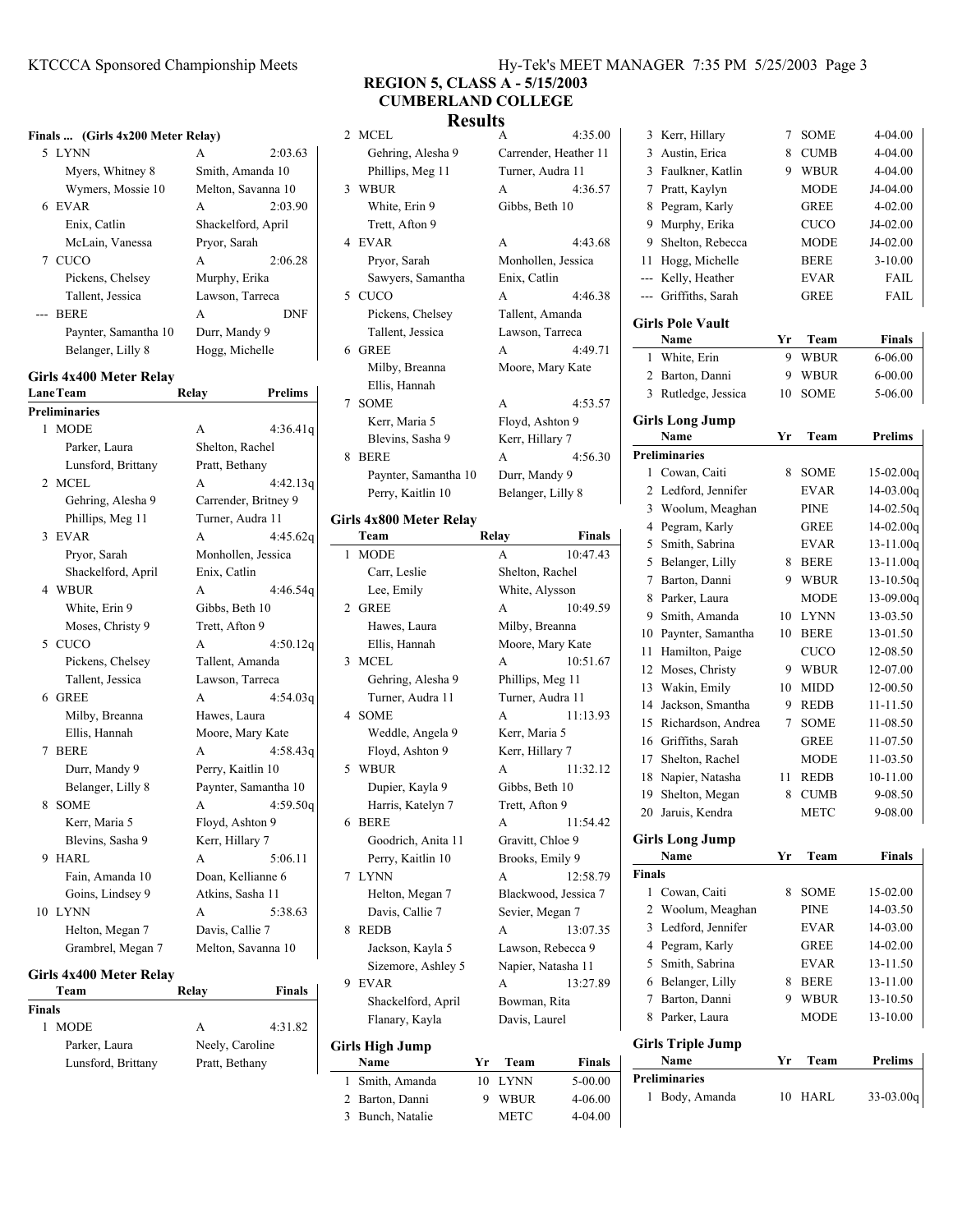# KTCCCA Sponsored Championship Meets Hy-Tek's MEET MANAGER 7:35 PM 5/25/2003 Page 4

## **Preliminaries ... (Girls Triple Jump)** 2 Woolum, Meaghan PINE 30-07.00q 3 Pratt, Bethany MODE 29-00.00q 4 Smith, Sabrina EVAR 28-08.00q 5 Pegram, Karly GREE 28-06.00q 6 26-11.50q White, Erin 9 WBUR 7 Moses, Christy 9 WBUR 25-02.00q 8 Potter, Julie MODE 24-11.50q 9 24-04.50 Pryor, Sarah EVAR 10 24-01.50 Griffiths, Sarah GREE **Girls Triple Jump Name Yr Team Finals Finals** 1 Body, Amanda 10 HARL 33-03.00 2 Woolum, Meaghan PINE 30-07.00 3 29-10.50 Smith, Sabrina EVAR 4 Pratt, Bethany MODE 29-00.00 5 28-06.00 Pegram, Karly GREE 6 28-01.00 White, Erin 9 WBUR 7 Moses, Christy 9 WBUR 25-02.50 8 24-11.50 Potter, Julie MODE **Girls Shot Put Name Yr Team Prelims Preliminaries** 1 Travis, Megan OBIN 28-05.00q 2 Branham, Tammy 10 LYNN 27-02.50q 3 Bennett, Hannah GREE 26-02.00q 4 Jones, Melisa 8 SOME 24-09.00q 4 Smith, Leamber GREE 24-09.00q 6 24-08.00q Woods, Brenda 10 WBUR 7 Helton, Jessica 12 WBUR 23-05.00q 8 Watts, Jillian MODE 22-04.00q 9 22-01.00 Potter, Julie MODE 10 22-00.00 Sherwood, Bobbi 11 MCEL 11 Roper, Tina 11 HARL 21-02.00 12 Gilbert, Felicia 9 REDB 20-11.00 13 Maiden, Jessica CUCO 20-10.00 14 Jones, Tiffany 9 EVAR 20-05.00 15 Bragg, Jenny METC 20-01.00 16 Williams, Kendra EVAR 19-11.00 17 Goodrich, Anita 11 BERE 18-03.50 18 Waddell, Sydney METC 17-11.50

19 Belanger, Audrey BERE 15-09.00 20 McCreary, ? LYNN 15-01.50 21 Tallent, Amanda CUCO 14-10.00 --- Hall, Jasmine 10 MIDD FOUL --- O'Bradovich, Ashley 10 MIDD FOUL --- Glover, Heather 11 SOME FOUL

**Name Yr Team Finals** 

1 28-07.00 Travis, Megan OBIN 2 Branham, Tammy 10 LYNN 27-02.50

**Girls Shot Put**

**Finals**

| $\Pi$ v-tek s MEET MANAUER $\pi$ .   |  |
|--------------------------------------|--|
| <b>REGION 5. CLASS A - 5/15/2003</b> |  |

**CUMBERLAND COLLEGE**

**Results**

|               |                            | <b>IZC20112</b> |             |               |               |                            |    |             |                |
|---------------|----------------------------|-----------------|-------------|---------------|---------------|----------------------------|----|-------------|----------------|
|               | 3 Smith, Leamber           |                 | <b>GREE</b> | 26-07.50      |               | 13 Moses, Chris            |    | 10 WBUR     | 12.71          |
|               | 4 Bennett, Hannah          |                 | <b>GREE</b> | 26-02.00      | 15            | Vicini, Kevin              | 11 | <b>CUMB</b> | 12.72          |
| 5             | Jones, Melisa              | 8               | <b>SOME</b> | 24-09.00      | 16            | Kuhn, Robert               |    | <b>OBIN</b> | 12.76          |
|               | 6 Woods, Brenda            | 10              | WBUR        | 24-08.00      | 17            | Sambrook, Everett          |    | MODE        | 12.79          |
|               | 7 Helton, Jessica          | 12              | WBUR        | 24-00.00      | 18            | Doyle, Marty               |    | 10 CUMB     | 13.14          |
| 8             | Watts, Jillian             |                 | <b>MODE</b> | 22-04.00      | 19            | Mason, Joey                |    | 10 BERE     | 13.19          |
|               | <b>Girls Discus Throw</b>  |                 |             |               | 20            | Asheber, Michael           |    | OBIN        | 13.28          |
|               | Name                       | Yr              | Team        | Prelims       | 20            | Lawson, Sam                |    | <b>OBIN</b> | 13.28          |
|               | <b>Preliminaries</b>       |                 |             |               |               | 22 McCarthy, Tim           |    | OBIN        | 13.52          |
|               | 1 McLain, Vanessa          |                 | <b>EVAR</b> | 90-05q        |               | 23 Lundsford, Michael      |    | EVAR        | 14.39          |
|               | 2 Smith, Leamber           |                 | <b>GREE</b> | $77-10q$      |               | 24 Neal, Josh              |    | METC        | 14.46          |
|               | 3 Bennett, Hannah          |                 | <b>GREE</b> | 71-09.50q     |               | 25 Neal, Joe               |    | METC        | 15.11          |
|               | 4 Lee, Brandi              |                 | <b>METC</b> | 64-09g        |               | 26 White, Jeff             |    | OWSL        | 16.03          |
|               | 5 Roper, Tina              |                 | 11 HARL     | 64-07.25q     |               | <b>Boys 100 Meter Dash</b> |    |             |                |
|               | 6 Maiden, Jessica          |                 | <b>CUCO</b> | $60 - 09q$    |               | Name                       | Yr | Team        | <b>Finals</b>  |
|               | 7 Travis, Megan            |                 | <b>OBIN</b> | $60 - 06.50q$ | <b>Finals</b> |                            |    |             |                |
|               | 8 Helton, Jessica          |                 | 12 WBUR     | $60 - 03q$    |               | 1 Jamison, Ryan            |    | 10 SOME     | 11.36          |
| 9             | Watts, Jillian             |                 | <b>MODE</b> | 58-08         |               | 2 Middleton, Frank         |    | <b>EVAR</b> | 11.87          |
| 10            | Woods, Brenda              | 10              | WBUR        | 58-03         | 3             | Shofner, Patrick           |    | <b>GREE</b> | 11.98          |
|               | 11 Bunch, Natalie          |                 | <b>METC</b> | 54-01.50      |               | 4 Hill, Will               |    | 10 WBUR     | 12.11          |
| 12            | Branham, Tammy             | 10              | <b>LYNN</b> | 51-01         | 5             | Cormney, Kyle              |    | MODE        | 12.33          |
| 13            | Shelton, Megan             | 8               | <b>CUMB</b> | 48-05         | 6             | Williams, Travis           |    | 11 HARL     | 12.34          |
|               | 14 Murphy, Erika           |                 | <b>CUCO</b> | 48-04.50      |               | 7 Duvall, Josh             |    | CUCO        | 12.44          |
| 15            | Blevins, Sydney            | 9               | <b>SOME</b> | 46-04         |               |                            |    |             |                |
|               | 16 Gilbert, Felicia        | 9               | REDB        | 44-01         |               | <b>Boys 200 Meter Dash</b> |    |             |                |
| 17            | Williams, Kendra           |                 | <b>EVAR</b> | $42 - 03$     |               | <b>LaneName</b>            | Yr | Team        | <b>Prelims</b> |
|               | 18 Hall, Jasmine           | 10              | <b>MIDD</b> | 41-09.50      |               | <b>Preliminaries</b>       |    |             |                |
|               |                            |                 |             |               |               | 1 Jamison, Ryan            |    | 10 SOME     | 23.09q         |
|               | <b>Girls Discus Throw</b>  |                 |             |               | 2             | Mitchell, Ontrell          |    | <b>GREE</b> | 23.53q         |
|               | Name                       | Yr              | Team        | Finals        | 3             | Hill, Will                 |    | 10 WBUR     | 24.26q         |
| <b>Finals</b> |                            |                 |             |               | 4             | Shofner, Patrick           |    | <b>GREE</b> | 24.71q         |
|               | 1 McLain, Vanessa          |                 | <b>EVAR</b> | 90-05         | 5             | Williams, Travis           | 11 | HARL        | 24.78q         |
|               | 2 Smith, Leamber           |                 | <b>GREE</b> | 81-08.25      | 6             | Cormney, Kyle              |    | MODE        | 25.20q         |
|               | 3 Bennett, Hannah          |                 | <b>GREE</b> | 74-10         |               | 7 Powers, Jonathan         |    | 12 HARL     | 25.22q         |
|               | 4 Lee, Brandi              |                 | <b>METC</b> | 64-09         | 8             | Lepage, Ben                |    | <b>MODE</b> | 25.30q         |
|               | 5 Roper, Tina              | 11              | HARL        | 64-07.25      | 9             | Mitchell, Aaron            |    | 12 LYNN     | 25.95          |
|               | 6 Maiden, Jessica          |                 | CUCO        | 60-09         | 10            | Wright, Nick               | 8  | BERE        | 26.37          |
| 7             | Travis, Megan              |                 | <b>OBIN</b> | 60-08.50      | 11            | Long, Chad                 |    | CUCO        | 26.68          |
|               | 8 Helton, Jessica          | 12              | WBUR        | 60-06.25      |               | 12 Vicini, Kevin           | 11 | <b>CUMB</b> | 26.86          |
|               | <b>Boys 100 Meter Dash</b> |                 |             |               |               | 13 Lawson, Sam             |    | <b>OBIN</b> | 27.05          |
|               | <b>LaneName</b>            | Yr              | Team        | Prelims       | 14            | Jessie, Brandon            |    | <b>METC</b> | 27.18          |
|               | Preliminaries              |                 |             |               |               | 15 Doyle, Marty            |    | 10 CUMB     | 27.31          |
|               | 1 Jamison, Ryan            | 10              | <b>SOME</b> | 11.33 $q$     | 16            | Moses, Chris               |    | 10 WBUR     | 27.36          |
|               | 2 Shofner, Patrick         |                 | <b>GREE</b> | 11.90q        | 17            | Herring, Justin            |    | OWSL        | 27.95          |
|               | 3 Burroughs, P.J.          | 11              | MIDD        | 12.05q        |               | 18 Lundsford, Michael      |    | <b>EVAR</b> | 29.42          |
|               | 4 Hill, Will               |                 | 10 WBUR     | 12.09q        |               | 19 Newman, Jimmy           |    | 10 BERE     | 30.42          |
|               | 5 Middleton, Frank         |                 | <b>EVAR</b> | 12.18q        |               | 20 Neal, Joe               |    | <b>METC</b> | 30.68          |
|               | 6 Cormney, Kyle            |                 | <b>MODE</b> | 12.25q        |               | 21 Hopper, Adam            |    | 12 MCEL     | 31.40          |
|               | 7 Duvall, Josh             |                 | <b>CUCO</b> | 12.34q        |               | <b>Boys 200 Meter Dash</b> |    |             |                |
|               | 8 Williams, Travis         |                 | 11 HARL     | 12.35q        |               | Name                       | Yr | Team        | Finals         |
|               | 9 Daniels, Jason           | 11              | <b>REDB</b> | 12.42         | <b>Finals</b> |                            |    |             |                |
|               | 10 Powers, Jonathan        |                 | 12 HARL     | 12.46         |               | 1 Jamison, Ryan            | 10 | <b>SOME</b> | 22.64          |
| 11            | Tucker, Neal               | 11              | SOME        | 12.64         | $\mathbf{2}$  | Mitchell, Ontrell          |    | <b>GREE</b> | 23.14          |
|               | 12 Anderson, Anthony       |                 | GREE        | 12.68         | 3             | Shofner, Patrick           |    | <b>GREE</b> | 24.33          |
|               | 13 Mitchell, Aaron         |                 | 12 LYNN     | 12.71         |               | 4 Lepage, Ben              |    | MODE        | 24.75          |
|               |                            |                 |             |               |               |                            |    |             |                |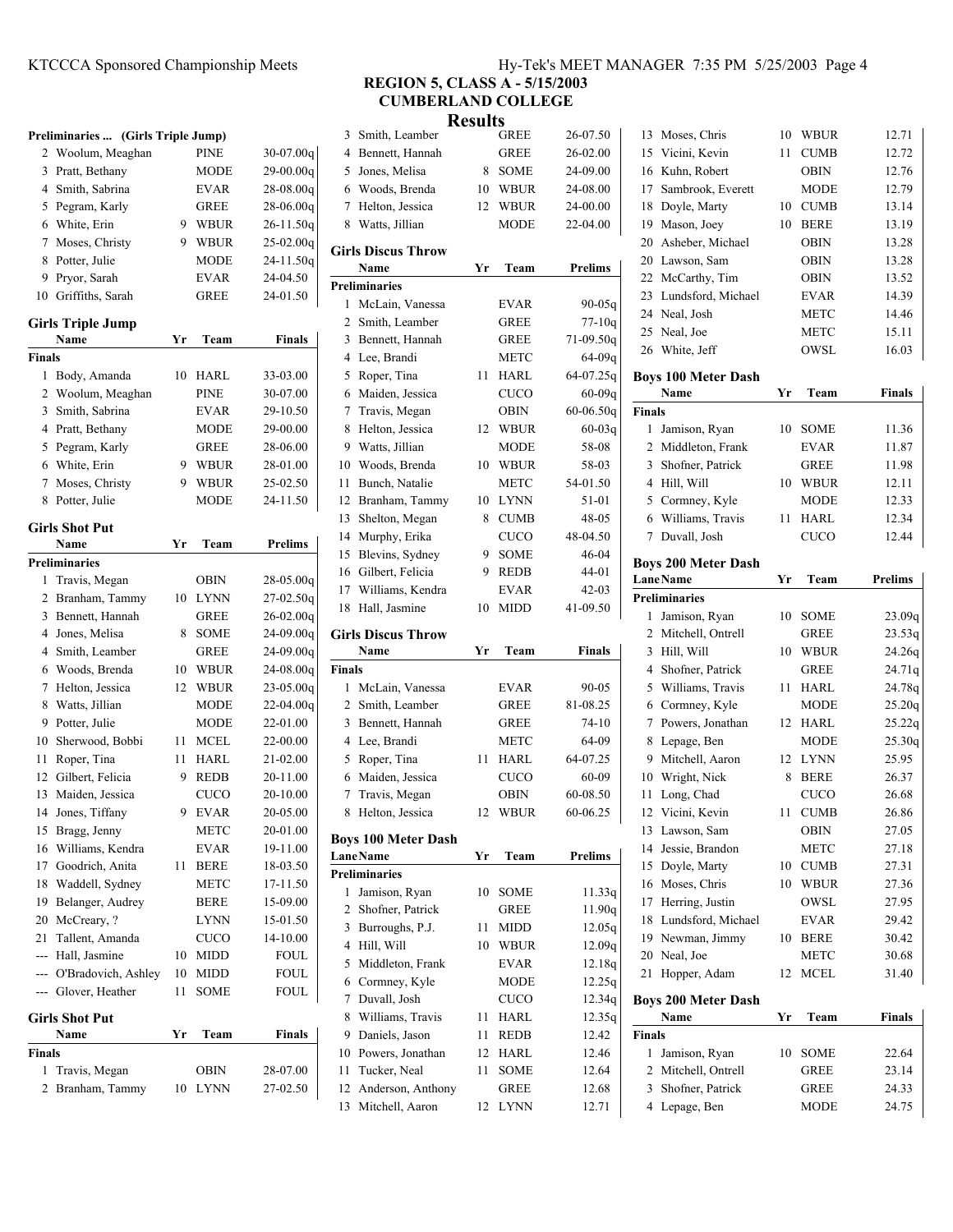# KTCCCA Sponsored Championship Meets H

| Iy-Tek's MEET MANAGER 7:35 PM 5/25/2003 Page 5 |  |  |  |
|------------------------------------------------|--|--|--|
|------------------------------------------------|--|--|--|

# **REGION 5, CLASS A - 5/15/2003 CUMBERLAND COLLEGE**

**Results**

|               | Finals  (Boys 200 Meter Dash)                 |         |                            |                    |
|---------------|-----------------------------------------------|---------|----------------------------|--------------------|
|               | 5 Williams, Travis                            | 11      | HARL                       | 24.97              |
| 6             | Cormney, Kyle                                 |         | <b>MODE</b>                | 25.33              |
| 7             | Powers, Jonathan                              | 12      | HARL                       | 25.53              |
|               |                                               |         |                            |                    |
|               | <b>Boys 400 Meter Dash</b><br><b>LaneName</b> | Yr      | Team                       | <b>Prelims</b>     |
|               | <b>Preliminaries</b>                          |         |                            |                    |
| 1             | Mitchell, Ontrell                             |         | <b>GREE</b>                | 53.47q             |
| 2             | McCutchen, Adam                               |         | <b>CUCO</b>                | 55.20q             |
| 3             | Pollitte, Aaron                               |         | <b>EVAR</b>                | 56.34q             |
| 4             | Miller, Tommy                                 |         | <b>MODE</b>                | 56.47q             |
|               | Newell, Scotty                                |         |                            | 56.82g             |
| 5<br>6        |                                               | 9<br>10 | <b>SOME</b><br><b>HARL</b> | 57.28q             |
|               | Grieshop, Andrew                              |         |                            |                    |
| 7             | Marcum, Tyler                                 |         | <b>MODE</b>                | 57.41q             |
| 8             | Alexander, Jon Eric                           |         | <b>CUCO</b>                | 57.88q             |
| 9.            | Schatjajew, Oleg                              | 11      | <b>SOME</b>                | 58.49              |
| 10            | Day, Alec                                     | 10      | <b>WBUR</b>                | 58.63              |
| 11            | Doyle, Marty                                  | 10      | <b>CUMB</b>                | 1:01.07            |
|               | 12 Creech, Derek                              | 10      | <b>REDB</b>                | 1:01.08            |
| 13            | Aylesworth, Scott                             |         | <b>OBIN</b>                | 1:01.67            |
| 14            | Howard, James                                 | 9       | <b>WBUR</b>                | 1:03.76            |
| 15            | Tolliver, Matthew                             | 10      | <b>BERE</b>                | 1:05.17            |
| 16            | Robioux, Matt                                 | 8       | <b>REDB</b>                | 1:13.28            |
| 17            | Hopper, Adam                                  | 12      | <b>MCEL</b>                | 1:16.42            |
| 18            | Keels, Oliver                                 |         | <b>BERE</b>                | 1:25.31            |
|               | <b>Boys 400 Meter Dash</b>                    |         |                            |                    |
|               | Name                                          | Yr      | Team                       | Finals             |
| <b>Finals</b> |                                               |         |                            |                    |
| 1             | Mitchell, Ontrell                             |         | GREE                       | 53.24              |
| 2             | McCutchen, Adam                               |         | <b>CUCO</b>                | 54.16              |
| 3             | Pollitte, Aaron                               |         | <b>EVAR</b>                | 55.74              |
|               | 4 Grieshop, Andrew                            | 10      | HARL                       | 55.84              |
| 5             | Miller, Tommy                                 |         | <b>MODE</b>                | 56.22              |
| 6             | Marcum, Tyler                                 |         | <b>MODE</b>                | 58.06              |
| 7             | Alexander, Jon Eric                           |         | CUCO                       | 59.66              |
| 8             | Newell, Scotty                                | 9       | SOME                       | 1:02.74            |
|               |                                               |         |                            |                    |
|               | <b>Boys 800 Meter Dash</b>                    |         |                            |                    |
|               | Name                                          | Yr      | Team                       | Finals             |
| 1             | Smith, Craig                                  |         | <b>CUCO</b>                | 2:04.03            |
| 2             | Ervin, Clint                                  |         | GREE                       | 2:04.84            |
| 3             | Alexander, Ken                                |         | CUCO                       | 2:10.65            |
| 4             | Higgins, Zach                                 |         | MODE                       | 2:11.30            |
| 5             | Pippen, Adam                                  |         | METC                       | 2:14.07            |
| 6             | Henderson, Marty                              | 12      | SOME                       | 2:14.46            |
|               |                                               |         |                            |                    |
| 7             | Semler, Keith                                 |         | BERE                       | 2:16.93            |
| 8             | Aylesworth, Scott                             |         | OBIN                       | 2:21.94            |
| 9             | Robinson, Brett                               | 12      | HARL                       | 2:22.52            |
| 10            | Jackson, Tim                                  | 12      | <b>REDB</b>                | 2:23.49            |
| 11            | England, Josh                                 |         | MODE                       | 2:27.94            |
| 12            | Doyle, Marty                                  | 10      | <b>CUMB</b>                | 2:28.97            |
| 13            | Wissing, Johnny                               |         | OWSL                       | 2:41.39            |
| 14<br>15      | Jack, Ezra<br>White, Jeff                     | 9       | REDB<br>OWSL               | 2:54.29<br>3:07.03 |

|        | --- Montgomery, Jesse                            |    | <b>BERE</b> | DNF            |
|--------|--------------------------------------------------|----|-------------|----------------|
|        | <b>Boys 1600 Meter Run</b>                       |    |             |                |
|        | Name                                             | Yr | Team        | <b>Finals</b>  |
| 1      | Key, Caleb                                       | 12 | <b>WBUR</b> | 4:31.63        |
| 2      | Boggs, Julian                                    | 11 | <b>BERE</b> | 4:31.69        |
| 3      | Smith, Craig                                     |    | <b>CUCO</b> | 4:37.62        |
| 4      | Buchanan, Jon                                    |    | GREE        | 4:48.76        |
| 5      | McCutchen, Adam                                  |    | CUCO        | 4:53.04        |
| 6      | Wilson, Eric                                     | 9  | <b>SOME</b> | 4:54.13        |
| 7      | Wilder, Galen                                    |    | <b>MODE</b> | 5:03.97        |
| 8      | Pippen, Adam                                     |    | METC        | 5:07.01        |
| 9      | Durrett, Blake                                   |    | <b>GREE</b> | 5:07.56        |
| 10     | Lee, Paul                                        |    | MODE        | 5:08.25        |
| 11     | Aylesworth, Scott                                |    | OBIN        | 5:18.22        |
| 12     | Patrick, Josh                                    | 11 | WBUR        | 5:22.73        |
| 13     | Wissing, Justin                                  |    | OWSL        | 5:24.79        |
| 14     | Lawrence, Zach                                   | 8  | HARL        | 5:35.33        |
| 15     | Crabtree, Sylas                                  | 8  | MCEL        | 5:40.82        |
| 16     | Neal, Anthony                                    |    | METC        | 6:02.29        |
| 17     | Dodd, Walter                                     |    | OWSL        | 6:12.58        |
| 18     | Robioux, Matt                                    | 8  | REDB        | 6:53.69        |
| 19     | Kelly, Dallas                                    |    | <b>EVAR</b> | 7:26.04        |
|        | <b>Boys 3200 Meter Run</b>                       |    |             |                |
|        | Name                                             | Yr | Team        | <b>Finals</b>  |
| 1      | Boggs, Julian                                    | 11 | <b>BERE</b> | 10:43.72       |
| 2      | Buchanan, Jon                                    |    | GREE        | 10:57.57       |
| 3      | Wilson, Eric                                     | 9  | <b>SOME</b> | 11:02.30       |
| 4      | Garmon, Kenny                                    |    | CUCO        | 11:19.22       |
| 5      | Wilder, Galen                                    |    | MODE        | 11:42.86       |
| 6      | Lee, Paul                                        |    | MODE        | 11:43.05       |
| 7      | Roy, Stuart                                      |    | GREE        | 11:57.66       |
| 8      | Wissing, Justin                                  |    | OWSL        | 12:04.87       |
| 9      | Asheber, Michael                                 |    | OBIN        | 12:34.63       |
| 10     | Joplin, Adam                                     | 8  | <b>SOME</b> | 12:42.88       |
|        |                                                  |    |             |                |
|        | <b>Boys 110 Meter Hurdles</b><br><b>LaneName</b> | Yr | Team        | <b>Prelims</b> |
|        | <b>Preliminaries</b>                             |    |             |                |
| 1      | Mason, Joey                                      | 10 | <b>BERE</b> | 17.78q         |
| 2      | Mitchell, Aaron                                  | 12 | LYNN        | 18.36q         |
| 3      | McCarthy, Tim                                    |    | OBIN        | 18.73q         |
| 4      | Hamblin, Chase                                   | 8  | <b>WBUR</b> | 19.66q         |
| 5      | Pence, Josh                                      |    | SOME        | 20.28q         |
| 6      | Smith, Will                                      |    | <b>EVAR</b> | 20.30q         |
| 7      | Buell, Cody                                      |    | MODE        | 20.32q         |
| 8      | Dengel, Paul                                     |    | <b>GREE</b> | 20.46q         |
| 9      | Hunter, Wendell                                  | 11 | <b>WBUR</b> | 20.85          |
| 10     | Wells, Tyler                                     |    | MODE        | 22.54          |
|        |                                                  |    |             |                |
|        | <b>Boys 110 Meter Hurdles</b>                    | Yr |             | Finals         |
| Finals | Name                                             |    | Team        |                |
| 1      | Mason, Joey                                      | 10 | BERE        | 17.47          |
| 2      | Mitchell, Aaron                                  | 12 | LYNN        | 18.62          |
| 3      | McCarthy, Tim                                    |    | OBIN        | 18.64          |
|        |                                                  |    |             |                |

| 4             | Pence, Josh                   |    | SOME               | 19.29               |
|---------------|-------------------------------|----|--------------------|---------------------|
|               | 5 Hamblin, Chase              | 8  | WBUR               | 19.52               |
|               | 6 Dengel, Paul                |    | <b>GREE</b>        | 19.69               |
| $\tau$        | Smith, Will                   |    | <b>EVAR</b>        | 20.57               |
|               | <b>Boys 300 Meter Hurdles</b> |    |                    |                     |
|               | <b>LaneName</b>               | Yr | Team               | <b>Prelims</b>      |
|               | <b>Preliminaries</b>          |    |                    |                     |
| 1             | Richardson, Jermicah          |    | CUCO               | 45.10q              |
| 2             | Buell, Cody                   |    | <b>MODE</b>        | 45.59g              |
| 3             | Ray, Mickey                   |    | <b>GREE</b>        | 45.87q              |
|               | 4 Mason, Joey                 | 10 | <b>BERE</b>        | 46.18q              |
|               | 5 Vicini, Kevin               | 11 | <b>CUMB</b>        | 46.53g              |
| 6             | Smith, Will                   |    | <b>EVAR</b>        | 47.27q              |
|               | 7 Dengel, Paul                |    | <b>GREE</b>        | 48.22q              |
| 8             | Adkins, Chris                 | 11 | <b>SOME</b>        | 49.47q              |
| 9             | Hamblin, Chase                | 8  | WBUR               | 49.50               |
| 10            | Estes, Tyler                  |    | METC               | 50.47               |
| 11            | Grieshop, Andrew              | 10 | HARL               | 51.48               |
|               | 12 Hogsed, Jamie              |    | <b>MODE</b>        | 51.61               |
|               | 13 Pence, Josh                |    | SOME               | 53.57               |
| 14            | Blevins, John                 | 12 | <b>WBUR</b>        | 55.88               |
| 15            | Hoskins, Cecil                | 10 | <b>MIDD</b>        | 1:13.47             |
|               | --- Dodd, Walter              |    | OWSL               | DQ                  |
|               | <b>Boys 300 Meter Hurdles</b> |    |                    |                     |
|               | Name                          | Yr | Team               | <b>Finals</b>       |
| <b>Finals</b> |                               |    |                    |                     |
| 1             | Ray, Mickey                   |    | <b>GREE</b>        | 43.35               |
|               | 2 Mason, Joey                 | 10 | <b>BERE</b>        | 44.07               |
|               | 3 Richardson, Jermicah        |    | <b>CUCO</b>        | 44.86               |
|               | 4 Vicini, Kevin               | 11 | <b>CUMB</b>        | 47.01               |
| 5             | Dengel, Paul                  |    | <b>GREE</b>        | 47.70               |
|               | 6 Adkins, Chris               | 11 | <b>SOME</b>        | 49.60               |
|               | <b>Boys 4x100 Meter Relay</b> |    |                    |                     |
|               | <b>LaneTeam</b>               |    | Relay              | <b>Prelims</b>      |
|               | <b>Preliminaries</b>          |    |                    |                     |
| 1             | <b>SOME</b>                   |    | А                  | 46.40q              |
|               | Jamison, Ryan 10              |    | Norman, Ray 9      |                     |
|               | Tucker, Neal 11               |    | Newell, Scotty 9   |                     |
| 2             | EVAR                          |    | A                  | 47.40q              |
|               | Smith, Will                   |    | Wilson, Chris      |                     |
|               | Pollitte, Aaron               |    | Middleton, Frank   |                     |
| 3             | <b>MODE</b>                   |    | А                  | 47.62q              |
|               | Cormney, Kyle                 |    | Lepage, Nick       |                     |
|               | Marcum, Tyler                 |    | Lepage, Ben        |                     |
| 4             | <b>GREE</b>                   |    | А                  | 48.50g              |
|               | Shofner, Patrick              |    | Dengel, Paul       |                     |
|               | Pegram, Britt                 |    |                    | Anderson, Anthony   |
| 5             | <b>OBIN</b>                   |    | A                  | 49.00q              |
|               | Kuhn, Robert                  |    | McCarthy, Tim      |                     |
|               | Lawson, Sam                   |    | Asheber, Michael   |                     |
| 6             | HARL                          |    |                    |                     |
|               |                               |    | А                  | 52.00q              |
|               | Powers, Jonathan 12           |    | Robinson, Brett 12 |                     |
|               | Grieshop, Andrew 10           |    |                    | Williams, Travis 11 |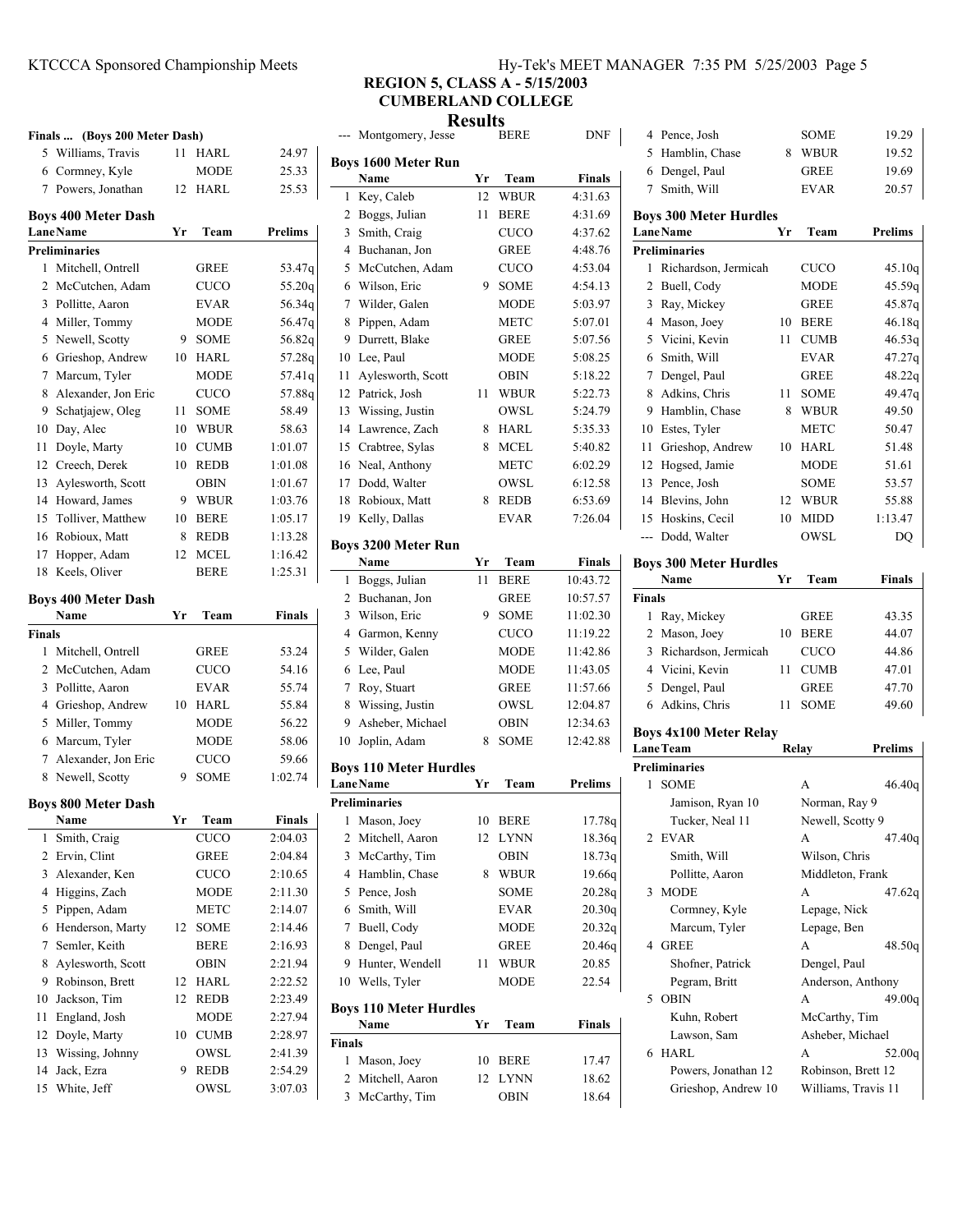|               | Preliminaries  (Boys 4x100 Meter Relay) |                     |                     |
|---------------|-----------------------------------------|---------------------|---------------------|
|               | 7 WBUR                                  | A                   | 53.20q              |
|               | Bennett, Kevin 10                       | Moses, Chris 10     |                     |
|               | Blevins, John 12                        | Prewitt, Josh 12    |                     |
| 8             | OWSL                                    | A                   | 54.10q              |
|               | Herring, Justin                         | Brunk, Joe          |                     |
|               | White, Jeff                             | Campbell, Tyler     |                     |
| $---$         | <b>MIDD</b>                             | A                   | FS                  |
|               | Hoskins, Cecil 10                       | Patterson, Brian 11 |                     |
|               | Bingham, Nelson 11                      | Burroughs, P.J. 11  |                     |
|               | <b>Boys 4x100 Meter Relay</b>           |                     |                     |
|               | Team                                    | Relay               | <b>Finals</b>       |
| <b>Finals</b> |                                         |                     |                     |
| 1             | <b>SOME</b>                             | A                   | 47.28               |
|               | Schatjajew, Oleg 11                     | Norman, Ray 9       |                     |
|               | Tucker, Neal 11                         | Newell, Scotty 9    |                     |
|               | 2 EVAR                                  | A                   | 47.33               |
|               | Smith, Will                             | Wilson, Chris       |                     |
|               | Middleton, Frank                        |                     |                     |
| 3             | <b>MODE</b>                             | A                   | 48.24               |
|               | Cormney, Kyle                           | Lepage, Nick        |                     |
|               | Marcum, Tyler                           | Lepage, Ben         |                     |
|               | 4 GREE                                  | A                   | 48.28               |
|               | Shofner, Patrick                        | Dengel, Paul        |                     |
|               | Pegram, Britt                           |                     | Anderson, Anthony   |
| 5             | <b>HARL</b>                             | A                   | 48.31               |
|               | Powers, Jonathan 12                     |                     | Williams, Travis 11 |
|               | Grieshop, Andrew 10                     |                     |                     |
|               | 6 OBIN                                  | A                   | 51.59               |
|               | Kuhn, Robert                            | McCarthy, Tim       |                     |
|               | Lawson, Sam                             | Asheber, Michael    |                     |
| 7             | <b>WBUR</b>                             | A                   | 52.18               |
|               | Moses, Chris 10                         | Bennett, Kevin 10   |                     |
|               | Blevins, John 12                        |                     | Hunter, Wendell 11  |
| 8             | OWSL                                    | A                   | 1:01.09             |
|               | Herring, Justin                         | Brunk, Joe          |                     |
|               | White, Jeff                             | Campbell, Tyler     |                     |

### **Boys 4x200 Meter Relay**

| <b>LaneTeam</b>     |                      | Relay              | Prelims             |
|---------------------|----------------------|--------------------|---------------------|
|                     | <b>Preliminaries</b> |                    |                     |
| 1                   | GREE                 | A                  | 1:34.39q            |
|                     | Shofner, Patrick     | Ray, Mickey        |                     |
|                     | Ervin, Clint         | Mitchell, Ontrell  |                     |
|                     | 2 SOME               | A                  | 1:36.99q            |
|                     | Jamison, Ryan 10     | Norman, Ray 9      |                     |
|                     | Tucker, Neal 11      | Newell, Scotty 9   |                     |
|                     | 3 EVAR               | A                  | 1:38.06q            |
|                     | Smith, Will          | Wilson, Chris      |                     |
|                     | Pollitte, Aaron      | Middleton, Frank   |                     |
|                     | 4 HARL               | A                  | 1:39.86g            |
| Powers, Jonathan 12 |                      | Robinson, Brett 12 |                     |
|                     | Grieshop, Andrew 10  |                    | Williams, Travis 11 |

## KTCCCA Sponsored Championship Meets Hy-Tek's MEET MANAGER 7:35 PM 5/25/2003 Page 6

**REGION 5, CLASS A - 5/15/2003 CUMBERLAND COLLEGE**

# **Results**

|                               | 5 CUCO                        | А                   | 1:40.57q |               | 5 SOME                        | A                 | 3:55.00q      |
|-------------------------------|-------------------------------|---------------------|----------|---------------|-------------------------------|-------------------|---------------|
|                               | Duvall, Josh                  | Alexander, Ken      |          |               | 6 BERE                        | A                 | 4:55.00q      |
|                               | Alexander, Jon Eric           | Long, Chad          |          |               | 6 OWSL                        | A                 | 4:55.00q      |
|                               | 6 WBUR                        | A                   | 1:40.82q |               |                               |                   |               |
|                               | Day, Alec 10                  | Hamblin, Chase 8    |          |               | <b>Boys 4x400 Meter Relay</b> |                   |               |
|                               | Prewitt, Josh 12              | Hill, Will 10       |          |               | Team                          | Relay             | <b>Finals</b> |
|                               | 7 MODE                        | A                   |          | <b>Finals</b> |                               |                   |               |
|                               |                               |                     | 1:41.23q |               | 1 CUCO                        | A                 | 3:38.68       |
|                               | Cormney, Kyle                 | Lepage, Nick        |          |               | Duvall, Josh                  | Alexander, Ken    |               |
|                               | Sambrook, Everett             | Lepage, Ben         |          |               | McCutchen, Adam               | Smith, Craig      |               |
|                               | 8 REDB                        | A                   | 1:44.96q |               | 2 GREE                        | A                 | 3:38.85       |
|                               | Daniels, Jason 11             | Jackson, Tim 12     |          |               | Dengel, Paul                  | Buchanan, Jon     |               |
|                               | Creech, Derek 10              | Sizemore, Frank 12  |          |               | Mitchell, Ontrell             | Ervin, Clint      |               |
|                               | 9 BERE                        | A                   | 1:52.78  |               | 3 MODE                        | A                 | 3:46.25       |
|                               | Wright, Nick 8                | Newman, Jimmy 10    |          |               | Lepage, Nick                  | Higgins, Zach     |               |
|                               | Rupp, Kyle 10                 | Brooks, Mark        |          |               |                               |                   |               |
|                               | 10 MIDD                       | A                   | 2:03.72  |               | Miller, Tommy                 | Marcum, Tyler     |               |
|                               | Woods, Mark 9                 | Hall, Cody 8        |          |               | 4 SOME                        | A                 | 3:57.21       |
|                               | Chadwell, Jon 9               | Knuckles, Ben 10    |          |               | Henderson, Marty 12           | Newell, Scotty 9  |               |
|                               | 11 OWSL                       | A                   | 2:05.02  |               | Wilson, Eric 9                |                   |               |
|                               |                               | Brunk, Joe          |          |               | 5 WBUR                        | A                 | 4:00.83       |
|                               | Campbell, Tyler               |                     |          |               | Day, Alec 10                  | Patrick, Josh 11  |               |
|                               | Wissing, Johnny               | Herring, Justin     |          |               | Harris, Tyler 10              | Key, Caleb 12     |               |
|                               | <b>Boys 4x200 Meter Relay</b> |                     |          |               | 6 BERE                        | A                 | 4:00.91       |
|                               | Team                          | Relay               | Finals   |               | Semler, Keith                 | Wright, Nick 8    |               |
| <b>Finals</b>                 |                               |                     |          |               | Mason, Joey 10                | Boggs, Julian 11  |               |
|                               | 1 GREE                        | A                   | 1:33.37  |               | 7 OWSL                        | A                 | 5:00.61       |
|                               | Shofner, Patrick              | Ray, Mickey         |          |               | Dodd, Walter                  | Wissing, Johnny   |               |
|                               | Ervin, Clint                  | Mitchell, Ontrell   |          |               | White, Jeff                   | Gabbard, Bryan    |               |
|                               | 2 SOME                        | A                   | 1:36.91  |               |                               |                   |               |
|                               |                               |                     |          |               | <b>Boys 4x800 Meter Relay</b> |                   |               |
|                               | Jamison, Ryan 10              | Newell, Scotty 9    |          |               | Team                          | Relay             | <b>Finals</b> |
|                               | Tucker, Neal 11               |                     |          |               | 1 CUCO                        | A                 | 8:40.41       |
|                               | 3 EVAR                        | A                   | 1:37.43  |               | Alexander, Ken                | Garmon, Kenny     |               |
|                               | Smith, Will                   | Kelly, Dallas       |          |               | McCutchen, Adam               | Smith, Craig      |               |
|                               | Pollitte, Aaron               | Middleton, Frank    |          |               | 2 GREE                        | A                 | 8:52.14       |
|                               | 4 HARL                        | A                   | 1:39.82  |               | Russell, William              | Durrett, Blake    |               |
|                               | Powers, Jonathan 12           | Robinson, Brett 12  |          |               |                               |                   |               |
|                               | Grieshop, Andrew 10           | Williams, Travis 11 |          |               | Buchanan, Jon                 | Ervin, Clint      |               |
|                               | 5 CUCO                        | A                   | 1:40.86  |               | 3 MODE                        | A                 | 9:07.88       |
|                               | Duvall, Josh                  | Alexander, Ken      |          |               | Wilder, Galen                 | Lee, Paul         |               |
|                               | Alexander, Jon Eric           | Long, Chad          |          |               | Tipton, Robert                | Higgins, Zach     |               |
|                               | 6 MODE                        | A                   | 1:42.59  |               | 4 BERE                        | A                 | 9:13.56       |
|                               | Cormney, Kyle                 |                     |          |               | Semler, Keith                 | Brooks, Mark      |               |
|                               |                               | Lepage, Nick        |          |               | Wright, Nick 8                | Boggs, Julian 11  |               |
|                               | Sambrook, Everett             | Marcum, Tyler       |          |               | 5 SOME                        | A                 | 9:31.62       |
|                               | 7 WBUR                        | A                   | 1:45.20  |               | Henderson, Marty 12           | Patterson, J.P. 8 |               |
|                               | Day, Alec 10                  | Hamblin, Chase 8    |          |               | Ybanez, Jeffrie 9             | Wilson, Eric 9    |               |
|                               | Hill, Will 10                 | Prewitt, Josh 12    |          |               | 6 REDB                        | A                 | 9:54.50       |
|                               | 8 REDB                        | A                   | 1:46.43  |               | Sizemore, Frank 12            | Sizemore, John    |               |
|                               | Daniels, Jason 11             | Creech, Derek 10    |          |               | Jackson, Tim 12               | Creech, Derek 10  |               |
|                               | Jackson, Tim 12               | Robioux, Matt 8     |          |               |                               |                   |               |
|                               |                               |                     |          |               | 7 OWSL                        | A                 | 10:30.84      |
| <b>Boys 4x400 Meter Relay</b> |                               |                     |          |               | Wissing, Johnny               | Dodd, Walter      |               |
|                               | <b>LaneTeam</b>               | Relay               | Prelims  |               | Wissing, Justin               | Brunk, Joe        |               |
|                               | Preliminaries                 |                     |          |               | 8 WBUR                        | A                 | 10:39.22      |

Bennett, Kevin 10 Suber, Raymond 6

Paul, Hagan 6

### Lane<sup>'</sup> **Preliminaries** 1 CUCO A 3:39.00q 2 MODE A 3:40.00q 2 GREE A 3:40.00q 4 3:50.00q WBUR A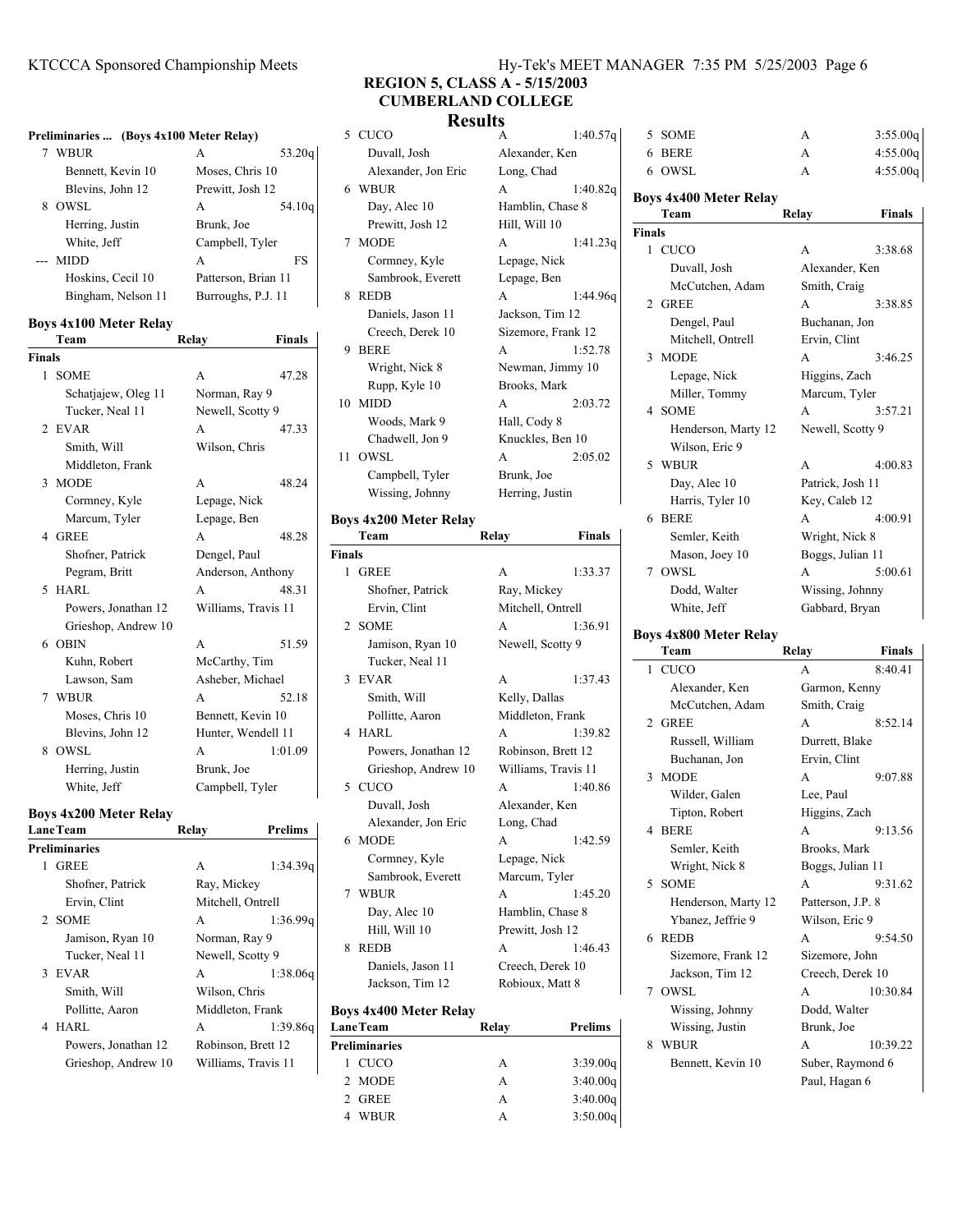#### KTCCCA Sponsored Championship Meets Hy-Tek's MEET MANAGER 7:35 PM 5/25/2003 Page 7

# **REGION 5, CLASS A - 5/15/2003 CUMBERLAND COLLEGE**

**Results**

|                       | (Boys 4x800 Meter Relay) |    |               |                |                |  |  |  |
|-----------------------|--------------------------|----|---------------|----------------|----------------|--|--|--|
|                       | 9 MIDD                   |    | A             | 11:07.48       |                |  |  |  |
|                       | Knuckles, Ben 10         |    | Woods, Mark 9 |                |                |  |  |  |
|                       | Collins, Josh            |    | Evans, Chis 9 |                | в              |  |  |  |
| <b>Boys High Jump</b> |                          |    |               |                |                |  |  |  |
|                       | Name                     | Yr | Team          | Finals         | Fi             |  |  |  |
| 1                     | Baldwin, Jacob           | 12 | <b>BERE</b>   | $6 - 00.00$    |                |  |  |  |
| 2                     | Wilson, Trevor           |    | METC          | 5-10.00        |                |  |  |  |
| 3                     | Bingham, Nelson          | 11 | <b>MIDD</b>   | 5-08.00        |                |  |  |  |
| 4                     | Ray, Mickey              |    | GREE          | 5-06.00        |                |  |  |  |
| 5                     | Alexander, Jon Eric      |    | <b>CUCO</b>   | 5-04.00        |                |  |  |  |
| 5                     | Hamblin, Chase           | 8  | <b>WBUR</b>   | 5-04.00        |                |  |  |  |
| 7                     | Wilder, Jarrod           |    | BERE          | 5-02.00        |                |  |  |  |
| 8                     | Richardson, Jermicah     |    | <b>CUCO</b>   | 5-00.00        |                |  |  |  |
| 9                     | Harris, Tyler            | 10 | <b>WBUR</b>   | J5-00.00       |                |  |  |  |
|                       | 10 Daniels, Jason        | 11 | <b>REDB</b>   | $4 - 10.00$    | в              |  |  |  |
|                       | 10 Marcum, Tyler         |    | MODE          | $4 - 10.00$    |                |  |  |  |
|                       | 10 Miller, Tommy         |    | MODE          | $4 - 10.00$    | P <sub>1</sub> |  |  |  |
| $\overline{a}$        | Pegram, Britt            |    | GREE          | NΗ             |                |  |  |  |
|                       |                          |    |               |                |                |  |  |  |
|                       | <b>Boys Pole Vault</b>   |    |               |                |                |  |  |  |
|                       | Name                     | Yr | Team          | Finals         |                |  |  |  |
| 1                     | Buell, Cody              |    | MODE          | 9-06.00        |                |  |  |  |
| $\overline{2}$        | Jones, Seth              | 12 | <b>WBUR</b>   | 9-00.00        |                |  |  |  |
| 3                     | Harris, Tyler            | 10 | <b>WBUR</b>   | 8-06.00        |                |  |  |  |
| $\overline{4}$        | Tate, Derrick            |    | <b>MODE</b>   | 8-00.00        |                |  |  |  |
| $\overline{4}$        | Adkins, Chris            | 11 | SOME          | 8-00.00        |                |  |  |  |
| 6                     | Hoag, Bryan              | 10 | <b>BERE</b>   | 7-06.00        |                |  |  |  |
| 7                     | Henderson, Marty         | 12 | SOME          | J7-06.00       |                |  |  |  |
| 8                     | Brooks, Mark             |    | BERE          | J7-06.00       |                |  |  |  |
| <b>Boys Long Jump</b> |                          |    |               |                |                |  |  |  |
|                       | Name                     | Yr | Team          | <b>Prelims</b> |                |  |  |  |
|                       | <b>Preliminaries</b>     |    |               |                |                |  |  |  |
| 1                     | Norman, Ray              | 9  | SOME          | 19-10.50q      | в              |  |  |  |
| 2                     | Wilson, Chris            |    | <b>EVAR</b>   | $19-05.00q$    |                |  |  |  |
| 3                     | Middleton, Frank         |    | <b>EVAR</b>   | $18-06.00q$    | Fi             |  |  |  |
| 3                     | Ray, Mickey              |    | GREE          | $18-06.00q$    |                |  |  |  |
| 5                     | Lepage, Nick             |    | <b>MODE</b>   | 17-10.00q      |                |  |  |  |
| 6                     | Alexander, Jon Eric      |    | <b>CUCO</b>   | 17-08.00q      |                |  |  |  |
| 7                     | Wilson, Trevor           |    | <b>METC</b>   | $17-06.50q$    |                |  |  |  |
| 7                     | Richardson, Jermicah     |    | CUCO          | $17-06.50q$    |                |  |  |  |
| 9                     | Daniels, Jason           | 11 | <b>REDB</b>   | 17-00.50       |                |  |  |  |
| 10                    | Day, Alec                | 10 | WBUR          | 16-10.00       |                |  |  |  |
| 11                    | Adkins, Chris            | 11 | SOME          | 16-08.00       |                |  |  |  |
| 12                    | Richardson, Justin       |    | GREE          | 16-04.00       |                |  |  |  |
| 13                    | Tate, Derrick            |    | MODE          | 16-03.00       | В              |  |  |  |
| 14                    | McCarthy, Tim            |    | OBIN          | 16-02.50       | P <sub>1</sub> |  |  |  |
| 15                    | Sizemore, Frank          | 12 | REDB          | 16-01.50       |                |  |  |  |
| 16                    | Hoag, Bryan              | 10 | BERE          | 16-00.50       |                |  |  |  |
| 17                    | Vicini, Kevin            | 11 | CUMB          | 15-10.50       |                |  |  |  |
| 18                    | Kuhn, Robert             |    | OBIN          | 15-06.50       |                |  |  |  |
| 19                    | Rupp, Kyle               | 10 | BERE          | 15-04.00       |                |  |  |  |
| 20                    | Herring, Justin          |    | OWSL          | 15-02.50       |                |  |  |  |
| 21                    | Haywood, Josh            | 8  | HARL          | 14-09.00       |                |  |  |  |
|                       |                          |    |               |                |                |  |  |  |

|               |                              | results |             |                        |
|---------------|------------------------------|---------|-------------|------------------------|
| 22            | Patrick, Casey               | 11 -    | <b>LYNN</b> | 14-04.00               |
| 23            | Howard, James                | 9       | WBUR        | 13-09.00               |
|               | --- Mitchell, Aaron          | 12      | LYNN        | FOUL                   |
|               | <b>Boys Long Jump</b>        |         |             |                        |
|               | Name                         | Yr      | Team        | Finals                 |
| <b>Finals</b> |                              |         |             |                        |
| 1             | Wilson, Chris                |         | EVAR        | 19-11.00               |
| 2             | Norman, Ray                  | 9       | <b>SOME</b> | 19-10.50               |
| 3             | Ray, Mickey                  |         | GREE        | 18-11.00               |
| 4             | Middleton, Frank             |         | EVAR        | 18-06.00               |
| 5             | Lepage, Nick                 |         | MODE        | 18-04.00               |
| 6             | Alexander, Jon Eric          |         | CUCO        | 17-11.00               |
| $7^{\circ}$   | Wilson, Trevor               |         | METC        | 17-06.50               |
| 7             | Richardson, Jermicah         |         | CUCO        | 17-06.50               |
|               |                              |         |             |                        |
|               | <b>Boys Triple Jump</b>      |         |             |                        |
|               | Name                         | Yr      | Team        | Prelims                |
|               | <b>Preliminaries</b>         |         |             |                        |
| 1             | Burroughs, P.J.              | 11      | <b>MIDD</b> | $41 - 06.50q$          |
| 2             | Duvall, Josh                 |         | CUCO        | $41 - 05.00q$          |
| 3             | Wilson, Trevor               |         | METC        | 40-09.50q              |
| 4             | Wilson, Chris                |         | <b>EVAR</b> | $40 - 08.50q$          |
| 5             | Norman, Ray                  | 9       | <b>SOME</b> | 39-06.50g              |
| 6             | Hill, Will                   | 10      | <b>WBUR</b> | 39-01.00q              |
| 7             | Richardson, Justin           |         | <b>GREE</b> | 37-09.50g              |
| 8             | Adkins, Chris                | 11      | SOME        | 37-01.50q              |
| 9             | Hoskins, Cecil               | 10      | MIDD        | 36-01.50               |
| 10            | Rupp, Kyle                   | 10      | <b>BERE</b> | 35-00.50               |
| 11            | Richardson, Jermicah         |         | CUCO        | 34-06.00               |
| 12            | Semler, Keith                |         | <b>BERE</b> | 33-08.50               |
| 13            | Tandy, Wade                  |         | MODE        | 31-11.50               |
| 14            | Hogsed, Jamie                |         | <b>MODE</b> | 30-09.50               |
| 15            | Suber, Raymond               | 6       | WBUR        | 26-03.00               |
|               | <b>Boys Triple Jump</b>      |         |             |                        |
|               | Name                         | Yr      | Team        | Finals                 |
| <b>Finals</b> |                              |         |             |                        |
| 1             | Burroughs, P.J.              | 11      | <b>MIDD</b> | 43-01.00               |
| 2             | Duvall, Josh                 |         | CUCO        | 41-05.00               |
|               | 3 Wilson, Chris              |         | <b>EVAR</b> | 40-09.50               |
| 4             | Wilson, Trevor               |         | <b>METC</b> | J40-09.50              |
| 5             | Norman, Ray                  | 9       | SOME        | 40-08.50               |
| 6             | Hill, Will                   | 10      | WBUR        | 39-01.00               |
| 7             | Richardson, Justin           |         | GREE        | 37-09.50               |
| 8             | Adkins, Chris                | 11      | SOME        | 37-01.50               |
|               |                              |         |             |                        |
|               | <b>Boys Shot Put</b><br>Name | Yr      | Team        | Prelims                |
|               | <b>Preliminaries</b>         |         |             |                        |
| 1             | Parsons, Gail                |         | METC        | 38-11.00q              |
| 2             | Davis, Jacob                 |         | GREE        | 38-04.50q              |
| 3             | McCoy, Ethan                 |         | METC        | 38-03.00q              |
| 4             | Miller, Craig                | 11      | <b>CUMB</b> | 37-09.50q              |
| 5             | Reece, Richard               | 11      | <b>LYNN</b> | 36-11.50q              |
|               |                              |         |             |                        |
| 6             | Elliot, Jory                 |         | CUCO        | 36-02.00q<br>35-09.50q |
| 7             | Campbell, Tyler              |         | OWSL        |                        |

| 8  | Owens, David          |              | <b>EVAR</b> | $35-07.00q$        |
|----|-----------------------|--------------|-------------|--------------------|
| 9  | Baldwin, Jacob        | 12           | <b>BERE</b> | 35-03.50           |
| 10 | Radford, Travis       |              | <b>CUCO</b> | 34-09.00           |
| 11 | Shouse, Charlie       |              | OWSL        | 34-05.50           |
| 12 | Prewitt, Josh         | 12           | <b>WBUR</b> | 33-02.50           |
| 13 | Link, Henry           | 12           | HARL        | 32-10.50           |
|    | 14 Breeding, William  | 9            | <b>MCEL</b> | $31 - 10.00$       |
| 15 | Sizemore, John        |              | <b>REDB</b> | 31-05.50           |
|    | 16 Lundsford, Michael |              | <b>EVAR</b> | 31-00.50           |
|    | 17 Van Meter, Cody    |              | <b>GREE</b> | 29-10.00           |
| 18 | Tandy, Wade           |              | <b>MODE</b> | 28-03.00           |
| 19 | Blevins, Matt         | 9            | <b>SOME</b> | 27-08.50           |
|    | 20 Yancey, Jason      | 10           | <b>WBUR</b> | 23-10.50           |
| 20 | Newman, Jimmy         | 10           | <b>BERE</b> | 23-10.50           |
|    | 22 Edwards, Lucas     |              | <b>MODE</b> | 23-06.50           |
|    | <b>Boys Shot Put</b>  |              |             |                    |
|    |                       | $\mathbf{v}$ | m           | $\mathbf{r}$<br>х. |

|                | Name                     | Yr | Team        | <b>Finals</b>  |
|----------------|--------------------------|----|-------------|----------------|
| <b>Finals</b>  |                          |    |             |                |
| 1              | Parsons, Gail            |    | METC        | 40-07.00       |
| $\overline{2}$ | Davis, Jacob             |    | <b>GREE</b> | 40-01.00       |
| 3              | Reece, Richard           | 11 | <b>LYNN</b> | 39-02.00       |
| 4              | McCoy, Ethan             |    | <b>METC</b> | 38-10.00       |
| 5              | Miller, Craig            | 11 | <b>CUMB</b> | 37-10.50       |
| 6              | Elliot, Jory             |    | <b>CUCO</b> | 36-02.00       |
| 7              | Campbell, Tyler          |    | OWSL        | 36-01.50       |
| 8              | Owens, David             |    | <b>EVAR</b> | 35-07.00       |
|                | <b>Boys Discus Throw</b> |    |             |                |
|                | Name                     | Yr | Team        | <b>Prelims</b> |
|                | <b>Preliminaries</b>     |    |             |                |
| 1              | Davis, Jacob             |    | <b>GREE</b> | 124-04q        |
| 2              | Parsons, Gail            |    | <b>METC</b> | $123 - 02q$    |
| 3              | Miller, Craig            | 11 | <b>CUMB</b> | 106-08q        |
| 4              | Baldwin, Jacob           | 12 | <b>BERE</b> | $101 - 09q$    |
| 5              | Blevins, Matt            | 9  | <b>SOME</b> | 95-08q         |
| 6              | Reece, Richard           | 11 | <b>LYNN</b> | $95-03q$       |
| 7              | Radford, Travis          |    | <b>CUCO</b> | $90 - 10q$     |
| 8              | Elliot, Jory             |    | <b>CUCO</b> | $90 - 02q$     |
| 9              | Pollitte, Aaron          |    | <b>EVAR</b> | 83-03.50       |
| 10             | Link, Henry              | 12 | <b>HARL</b> | 80-07          |
| 11             | Brunk, Joe               |    | OWSL        | 78-10.50       |
| 12             | Aylesworth, Scott        |    | <b>OBIN</b> | 77-08.50       |
| 13             | Sizemore, John           |    | <b>REDB</b> | 75-00.50       |
| 14             | Van Meter, Cody          |    | <b>GREE</b> | 73-02          |
| 15             | Prewitt, Josh            | 12 | <b>WBUR</b> | 71-07          |
| 16             | Tate, Derrick            |    | <b>MODE</b> | 70-04          |
| 17             | Moses, Richie            | 9  | <b>WBUR</b> | 69-07          |
| 18             | Campbell, Tyler          |    | OWSL        | 67-02          |
|                | <b>Boys Discus Throw</b> |    |             |                |
|                | Name                     | Yr | Team        | <b>Finals</b>  |
| <b>Finals</b>  |                          |    |             |                |
| 1              | Davis, Jacob             |    | <b>GREE</b> | 124-04         |
| 2              | Parsons, Gail            |    | <b>METC</b> | 123-02         |
| 3              | Miller, Craig            | 11 | <b>CUMB</b> | 106-08         |
| 4              | Baldwin, Jacob           | 12 | <b>BERE</b> | 101-09         |
|                |                          |    |             |                |